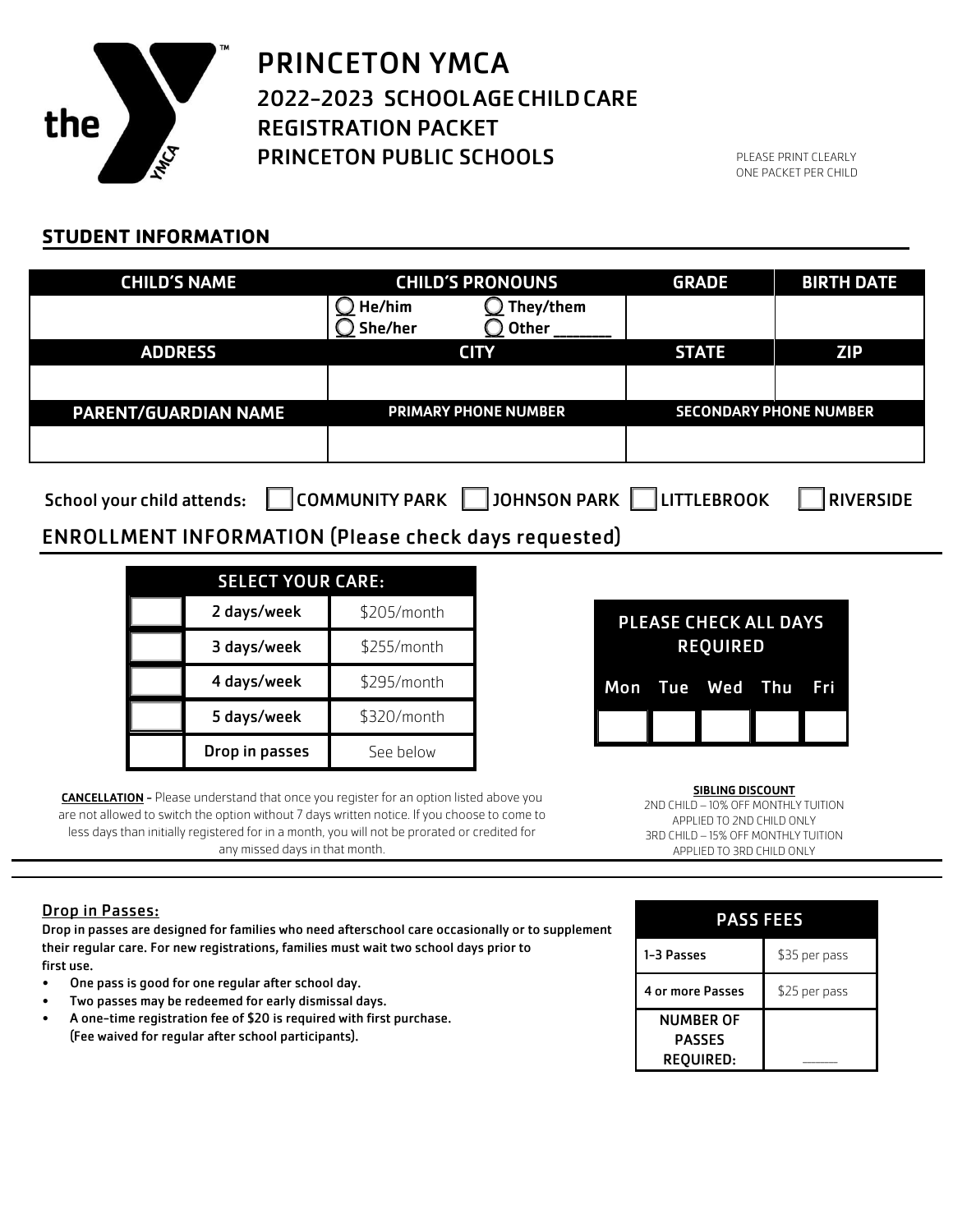

### **PRINCETON YMCA 2022-23 SCHOOL AGE CHILD CARE REGISTRATION PARENT CONTACT INFORMATION**

| <b>CHILD'S NAME</b> | <b>CHILD'S PRONOUNS</b> | <b>GRADE</b> | <b>BIRTH DATE</b> |
|---------------------|-------------------------|--------------|-------------------|
|                     | `They/them<br>He/him    |              |                   |
|                     | Other<br><b>She/her</b> |              |                   |
| <b>ADDRESS</b>      | <b>CITY</b>             | <b>STATE</b> | <b>ZIP</b>        |
|                     |                         |              |                   |

| Primary Parent/Guardian (with legal custody) to be contacted in case of emergency:                                                           |                                                                                              |                 |                         |
|----------------------------------------------------------------------------------------------------------------------------------------------|----------------------------------------------------------------------------------------------|-----------------|-------------------------|
| <b>NAME</b>                                                                                                                                  | <b>RELATIONSHIP TO CHILD</b>                                                                 | <b>EMPLOYER</b> |                         |
|                                                                                                                                              |                                                                                              |                 |                         |
| <b>ADDRESS</b>                                                                                                                               | <b>CITY</b>                                                                                  | <b>STATE</b>    | <b>ZIP</b>              |
|                                                                                                                                              |                                                                                              |                 |                         |
| <b>PRIMARY TELEPHONE NUMBER</b>                                                                                                              | <b>SECONDARY TELEPHONE NUMBER</b>                                                            |                 | <b>EMAIL ADDRESS</b>    |
|                                                                                                                                              |                                                                                              |                 |                         |
|                                                                                                                                              | Secondary parent/guardian/contact (with legal custody) to be contacted in case of emergency: |                 |                         |
| <b>NAME</b>                                                                                                                                  | <b>RELATIONSHIP TO CHILD</b>                                                                 | <b>EMPLOYER</b> |                         |
|                                                                                                                                              |                                                                                              |                 |                         |
| <b>ADDRESS</b>                                                                                                                               | <b>CITY</b>                                                                                  | <b>STATE</b>    | <b>ZIP</b>              |
|                                                                                                                                              |                                                                                              |                 |                         |
| <b>PRIMARY TELEPHONE NUMBER</b>                                                                                                              | <b>SECONDARY TELEPHONE NUMBER</b>                                                            |                 | <b>EMAIL ADDRESS</b>    |
|                                                                                                                                              |                                                                                              |                 |                         |
| Additional contact in the event parent/guardian(s) cannot be reached:                                                                        |                                                                                              |                 |                         |
| <b>NAME</b>                                                                                                                                  | <b>RELATIONSHIP TO CHILD</b>                                                                 |                 | <b>TELEPHONE NUMBER</b> |
|                                                                                                                                              |                                                                                              |                 |                         |
| <b>Additional Email Address</b>                                                                                                              |                                                                                              |                 |                         |
| In addition to the addresses listed above, do you have an email address you would like to add for<br>email updates? If so, please list here: |                                                                                              |                 |                         |

If a non-custodial parent/individual has been denied visitation or has limited visitation by court order, a copy of the order must be given to the YMCA and kept on file.

| OTHER AUTHORIZED PICKUPS: |                              |                         |
|---------------------------|------------------------------|-------------------------|
| <b>NAME</b>               | <b>RELATIONSHIP TO CHILD</b> | <b>TELEPHONE NUMBER</b> |
|                           |                              |                         |
| <b>NAME</b>               | <b>RELATIONSHIP TO CHILD</b> | <b>TELEPHONE NUMBER</b> |
|                           |                              |                         |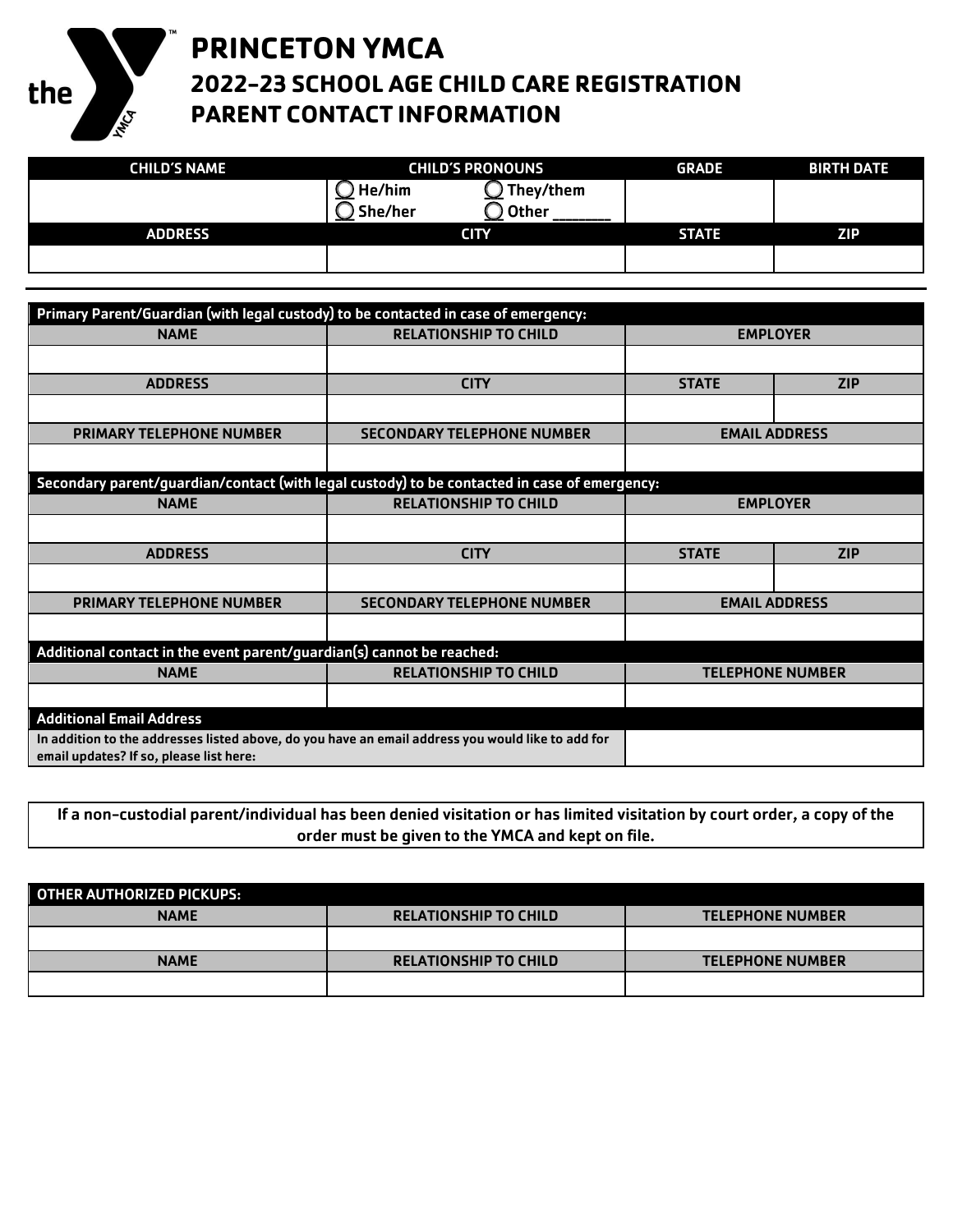# **PRINCETON YMCA**

the

HMA

**2022-23 SCHOOL AGE CHILD CARE REGISTRATION HEALTH HISTORY**

|          | <b>CHILD'S NAME</b>                                                                                                                          |                                                                                                                                                                            | <b>SCHOOL</b>                                                                                                                                                                                                                     |                              | <b>GRADE</b> |              |  |
|----------|----------------------------------------------------------------------------------------------------------------------------------------------|----------------------------------------------------------------------------------------------------------------------------------------------------------------------------|-----------------------------------------------------------------------------------------------------------------------------------------------------------------------------------------------------------------------------------|------------------------------|--------------|--------------|--|
|          |                                                                                                                                              |                                                                                                                                                                            |                                                                                                                                                                                                                                   |                              |              |              |  |
|          |                                                                                                                                              |                                                                                                                                                                            |                                                                                                                                                                                                                                   |                              |              |              |  |
|          | <b>ALLERGIES:</b>                                                                                                                            | No known allergies                                                                                                                                                         | Food                                                                                                                                                                                                                              | <b>Medicine</b>              |              | <b>Other</b> |  |
|          | Please check all that apply                                                                                                                  |                                                                                                                                                                            |                                                                                                                                                                                                                                   |                              |              |              |  |
|          |                                                                                                                                              | If your child has an allergy, describe allergy and reaction:                                                                                                               |                                                                                                                                                                                                                                   |                              |              |              |  |
|          |                                                                                                                                              |                                                                                                                                                                            |                                                                                                                                                                                                                                   |                              |              |              |  |
|          |                                                                                                                                              |                                                                                                                                                                            |                                                                                                                                                                                                                                   |                              |              |              |  |
|          | Does allergy require emergency medication? If yes, an action<br>plan and medical authorization form are required.                            |                                                                                                                                                                            | <b>Yes</b>                                                                                                                                                                                                                        | <b>No</b>                    |              | N/A          |  |
|          | <b>MEDICATION</b>                                                                                                                            | Please list any medications that your child is currently taking, prescribed or over the counter:                                                                           |                                                                                                                                                                                                                                   |                              |              |              |  |
|          |                                                                                                                                              |                                                                                                                                                                            |                                                                                                                                                                                                                                   |                              |              |              |  |
|          | <b>DIET/NUTRITION</b>                                                                                                                        | Does your child have special food needs?                                                                                                                                   |                                                                                                                                                                                                                                   |                              |              |              |  |
|          | Yes                                                                                                                                          | No                                                                                                                                                                         | If Yes, please                                                                                                                                                                                                                    |                              |              |              |  |
|          |                                                                                                                                              |                                                                                                                                                                            | describe:                                                                                                                                                                                                                         |                              |              |              |  |
|          | <b>RESTRICTIONS?</b>                                                                                                                         | Are there any medical issues or restrictions that would require special consideration in the program?                                                                      |                                                                                                                                                                                                                                   |                              |              |              |  |
|          |                                                                                                                                              |                                                                                                                                                                            |                                                                                                                                                                                                                                   |                              |              |              |  |
|          |                                                                                                                                              |                                                                                                                                                                            |                                                                                                                                                                                                                                   |                              |              |              |  |
|          | SOCIAL/EMOTIONAL                                                                                                                             | Describe any current social-emotional, mental, or psychological conditions requiring medication, treatment or special<br>restrictions or considerations while in our care: |                                                                                                                                                                                                                                   |                              |              |              |  |
|          |                                                                                                                                              |                                                                                                                                                                            |                                                                                                                                                                                                                                   |                              |              |              |  |
|          |                                                                                                                                              |                                                                                                                                                                            |                                                                                                                                                                                                                                   |                              |              |              |  |
|          | Does your child require a one-on-one aide during the school day?                                                                             |                                                                                                                                                                            |                                                                                                                                                                                                                                   |                              |              |              |  |
|          |                                                                                                                                              | IF YES, PLEASE CONTACT THE PROGRAM DIRECTOR FOR ADDITIONAL<br>INFORMATION PRIOR TO REGISTRATION.                                                                           |                                                                                                                                                                                                                                   | <b>Yes</b>                   |              | No           |  |
|          | <b>CONDITIONS</b>                                                                                                                            |                                                                                                                                                                            | <b>MEDICAL INFORMATION</b>                                                                                                                                                                                                        |                              |              |              |  |
|          | Please check any conditions your child has had.                                                                                              |                                                                                                                                                                            | <b>Insurance Carrier</b>                                                                                                                                                                                                          |                              |              |              |  |
|          | Asthma                                                                                                                                       | <b>Muscular-Skeletal Disorders</b>                                                                                                                                         | <b>Policy Number</b>                                                                                                                                                                                                              |                              |              |              |  |
|          | <b>Ear Infection</b>                                                                                                                         | <b>Hypertension</b>                                                                                                                                                        | Name of Child's Doctor                                                                                                                                                                                                            |                              |              |              |  |
|          | <b>Bleeding Disorders</b>                                                                                                                    | <b>Seizures</b>                                                                                                                                                            | <b>Doctor Phone Number</b>                                                                                                                                                                                                        |                              |              |              |  |
|          | <b>Diabetes</b>                                                                                                                              | Hernia                                                                                                                                                                     | Date of Last Physical (MM/YY)                                                                                                                                                                                                     |                              |              |              |  |
|          | <b>Heart Disease</b>                                                                                                                         | Other:                                                                                                                                                                     | Date of Last Tetanus Shot (MM/YY)                                                                                                                                                                                                 |                              |              |              |  |
|          | If asthma is checked, does it require an                                                                                                     | Yes<br>No                                                                                                                                                                  |                                                                                                                                                                                                                                   |                              |              |              |  |
| inhaler? |                                                                                                                                              |                                                                                                                                                                            |                                                                                                                                                                                                                                   |                              |              |              |  |
|          |                                                                                                                                              | NOTE: If Yes, an action plan and medical authorization form are required.                                                                                                  |                                                                                                                                                                                                                                   |                              |              |              |  |
|          | <b>ANYTHING ELSE TO INCLUDE?</b>                                                                                                             |                                                                                                                                                                            | Please provide any additional information about the child's health and wellbeing that you think important or that may<br>affect the child's ability to fully participate in the program. Attach additional information if needed. |                              |              |              |  |
|          | <b>STATEMENT OF GOOD HEALTH:</b>                                                                                                             |                                                                                                                                                                            |                                                                                                                                                                                                                                   |                              |              |              |  |
|          | My child,                                                                                                                                    |                                                                                                                                                                            | , in in good health and can participate in all activities provided by                                                                                                                                                             |                              |              |              |  |
|          | the Princeton Family YMCA.                                                                                                                   |                                                                                                                                                                            |                                                                                                                                                                                                                                   |                              |              |              |  |
|          | <b>CONSENT OF TREATMENT:</b> In an emergency, when neither I nor the person named above can be reached, I hereby authorize the After School  |                                                                                                                                                                            |                                                                                                                                                                                                                                   |                              |              |              |  |
|          | Director and/or Senior Program Director to take any action deemed necessary for the best interests of my child, including transportation for |                                                                                                                                                                            |                                                                                                                                                                                                                                   |                              |              |              |  |
|          | emergency room treatment. Permission is granted to any medical personnel selected by the YMCA to provide needed care including: routine      |                                                                                                                                                                            |                                                                                                                                                                                                                                   |                              |              |              |  |
|          | health care, administration of medications, X-rays, routine test and treatment; to release records as needed for insurance purposes; and to  |                                                                                                                                                                            |                                                                                                                                                                                                                                   |                              |              |              |  |
|          | provide or arrange transportation for emergency medical treatment.                                                                           |                                                                                                                                                                            |                                                                                                                                                                                                                                   |                              |              |              |  |
|          | PRINT NAME OF PARENT/GUARDIAN                                                                                                                |                                                                                                                                                                            | <b>DATE</b>                                                                                                                                                                                                                       | <b>RELATIONSHIP TO CHILD</b> |              |              |  |
|          |                                                                                                                                              |                                                                                                                                                                            |                                                                                                                                                                                                                                   |                              |              |              |  |
|          |                                                                                                                                              |                                                                                                                                                                            |                                                                                                                                                                                                                                   |                              |              |              |  |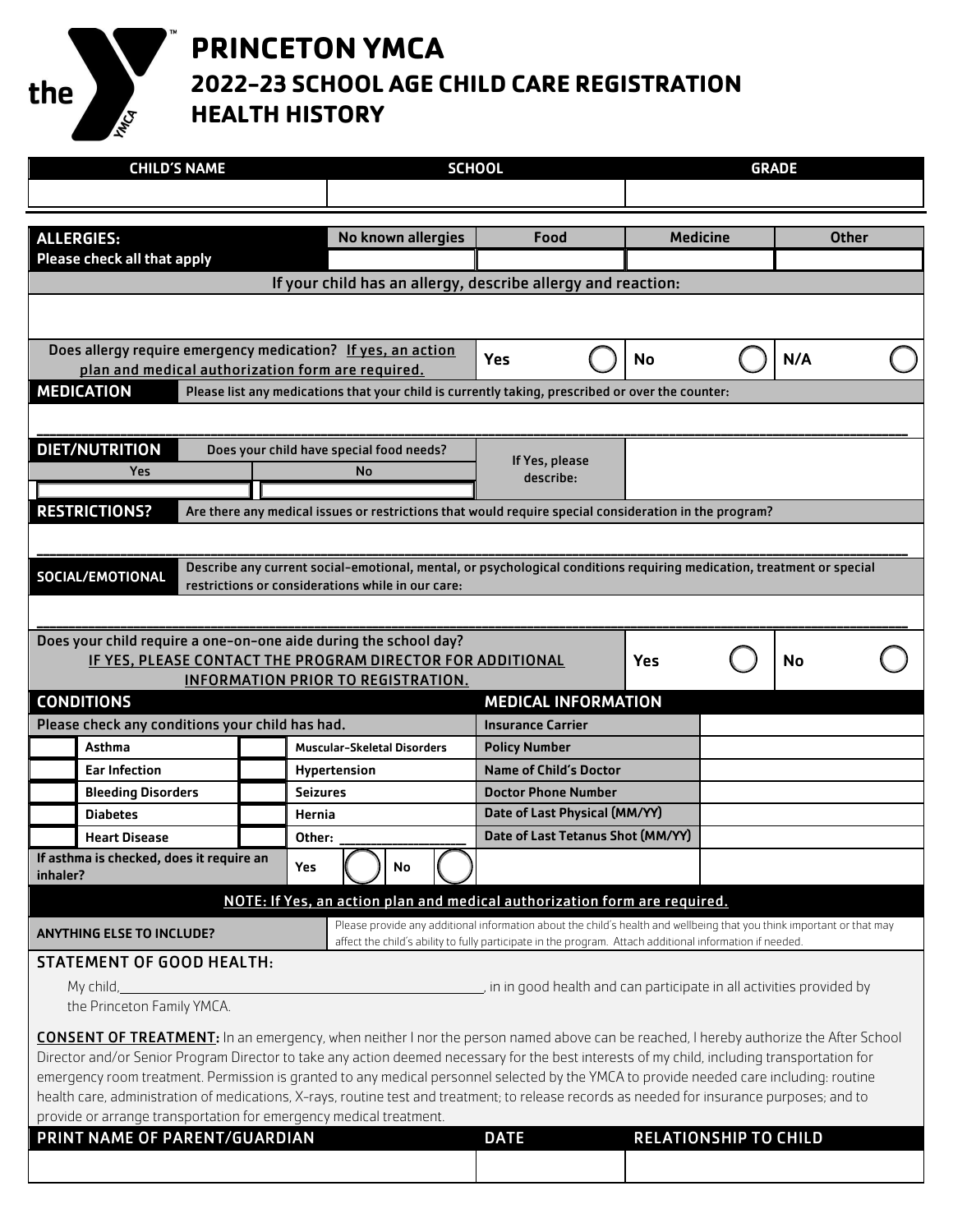

# **PRINCETON YMCA 2022-23 SCHOOL AGE CHILD CARE REGISTRATION HANDBOOK ACKNOWLEDGEMENT**

#### In signing this contract,

- I/We are enrolling our child according to the schedule and fee indicated above. Any changes or cancellations in the information above are to be made in writing and given to the YMCA School Age Child Care Office at least thirty (30) days in advance of change. Additional care for days not regularly scheduled may be arranged in advance by purchasing Drop-In Passes. PAYMENTS will NOT be taken at the sites.
- I/We agree that the monthly tuition is due around the 1st of the given month and that a \$30.00 late fee will be charged for payments not received by the 1st of the month. In signing the attached Credit Card Authorization Form, I/We authorize the Princeton Family YMCA to charge our credit card. If there is a security deposit paid on my account, the Princeton Family YMCA has the right to use said deposit for any current month payment not received by 1st of each month. Automatic credit card payments will be charged no later than the 1st business day of the month. If payment has not been secured by the 1st of the month, the YMCA staff will notify you by phone to pick up your child and your child will not be able to return until payment is received. Returned checks are subject to a \$31 fee.
- I/We understand that the After School Program ends at 6:00pm each day and agree that a fee of \$1.00 per minute beginning at 6:01 will be charged to our account for late pick-ups which are not pre-arranged with the YMCA After School Site Director. I/We also understand that such days are subject to additional fees, in accordance with YMCA costs associated with additional hours and care provided.
- I/We have read and comply with the policies and information contained in the 2022-2023 Parent Handbook and that my child's continued enrollment is contingent on my following these policies.

#### PROGRAM BEHAVIOR GUIDELINES

The Princeton Family YMCA believes the following premises should serve as guidelines for our attitudes and actions:

- People are RESPONSIBLE for their actions.
- We will always RESPECT each other and the environment.
- HONESTY will be the basis for all relationships and interactions.
- We will CARE for ourselves and those around us.

Our School Age Child Care Program operates under the belief that children who are actively involved, surrounded by caring staff & made aware of the YMCA's behavior guidelines will behave in a positive manner. We foster raising a child's self-esteem through positive reinforcement. However, sometimes corrective action is required when a child's behavior is inappropriate, such as when a child:

- Requires constant attention from staff.
- Inflicts physical or emotional harm on self or others.
- Abuses the staff, equipment, or the facility.
- Ignores or repeatedly disobeys the behavior guidelines.

### PARENT & PARTICIPANT SIGNATURE REQUIRED

I have reviewed the Behavioral Memo of Understanding with my child. I have also read and reviewed the Parent Handbook. We both understand and agree to all the terms presented in this contract and that the above guidelines are for the parent/guardian as well.

| <b>PRINT NAME OF PARENT/GUARDIAN</b> | <b>DATE</b> | <b>RELATIONSHIP TO CHILD</b> |
|--------------------------------------|-------------|------------------------------|
|                                      |             |                              |

#### PHOTO / VIDEO RELEASE FORM:

The Princeton Family YMCA reserves the right and has my permission to photograph or film my child while they are participating in program activities. They may also use said pictures and video files for any form of advertising or promotion, at no compensation to me, as deemed appropriate as well as publish them on the YMCA website, Facebook, or other social media platforms for publicity purposes.

I hereby give my permission.

I do not wish for my child to be photographed or filmed for any purpose by the YMCA.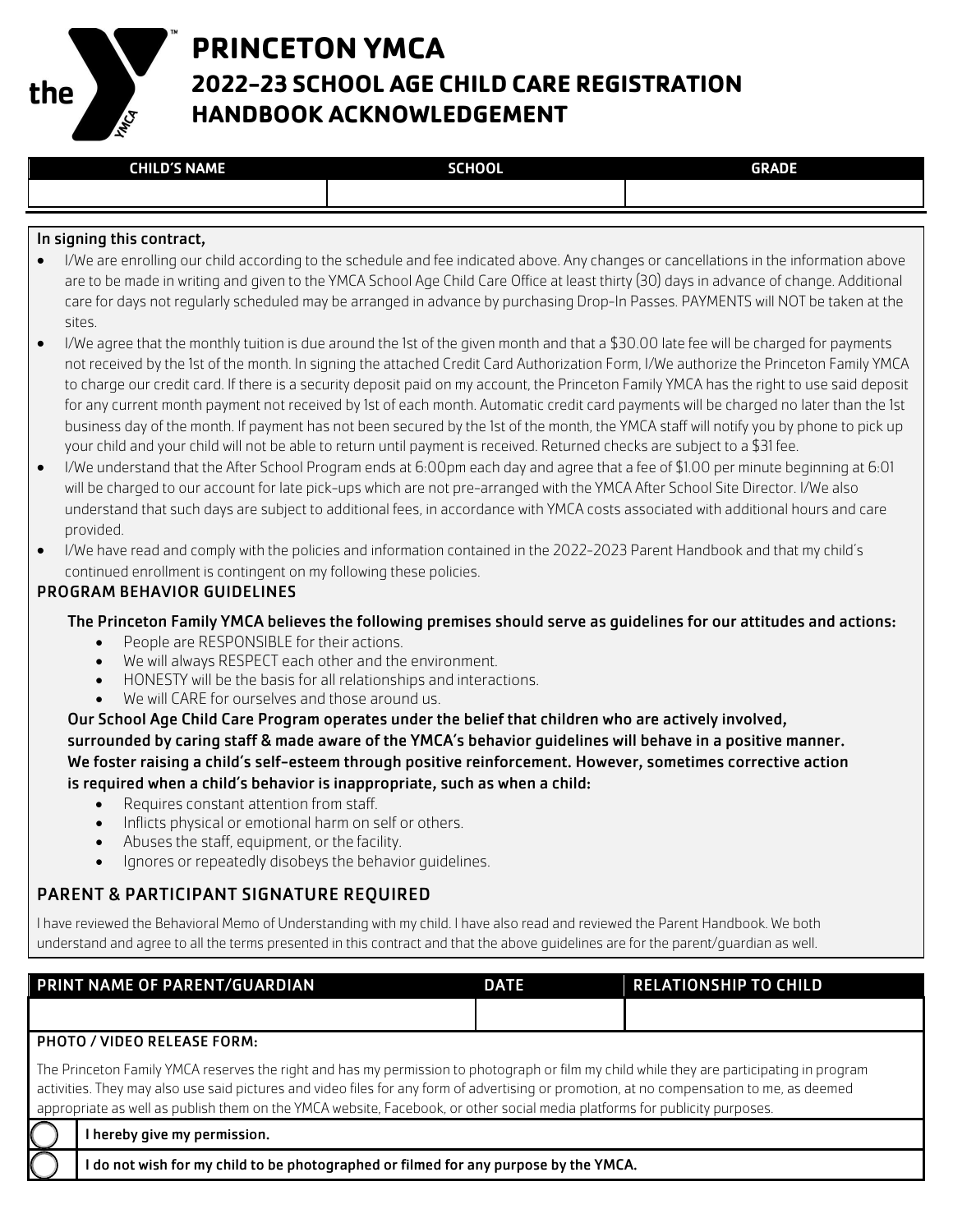

## **PRINCETON YMCA 2022-23 SCHOOL AGE CHILD CARE REGISTRATION PARENT/GUARDIAN RELEASES**

| <b>CHILD'S NAME</b><br>- 1<br>ш | <b>SCHOOL</b><br>50 | <b>GRADE</b> |
|---------------------------------|---------------------|--------------|
|                                 |                     |              |

#### TRANSPORTATION & TRIPS

My child has my permission to be transported and/or walked to and/or from the Princeton Family YMCA School Age Child Care site for trips, activities, and any other reason deemed necessary by the YMCA Director. All trip information will be provided to families prior to any outing.

#### EMERGENCY CLOSING POLICY

By signing here, I acknowledged that I have read the Emergency Closing Policy in the handbook.

In keeping with the New Jersey's childcare center licensing requirement, we are obliged to provide you, as the parent/guardian of a child enrolled in our program, with information found in the Parent Handbook.

The parent handbook highlights, among other things: your right to visit and observe our center at any time without having to secure prior permission; the center's obligation to be licensed and to comply with licensing standards; our policy for discipline and our expulsion policy; our health and safety policy including the information on communicable diseases; information on the Consumer Product Safety Commission unsafe product list; as well as the obligation of all citizens to report suspected child abuse/neglect/exploitation to the State Central Registry Hotline at 1-877-NJ- ABUSE/1-877-652- 2873.

Please read over our handbook carefully and, if you have any questions, feel free to contact us at any time.

Sincerely, Leigh Zink Youth Development & Outreach Director Princeton YMCA

I have read and received a copy of the Parent Handbook which outlines statements from the "Information to Parents" guidelines as prepared by the Office of Licensing, Child Care & Youth Residential Licensing, in the Department of Children and Families:

- Information to Parents Document
- Policy on the Release of Children
- Positive Guidance and Discipline Policy
- Policy on Methods of Parental Notification
- Policy on Communicable Disease Management
- Expulsion Policy
- Policy on the Use of Technology and Social Media

| <b>PRINT NAME OF PARENT/GUARDIAN</b> | <b>DATE</b> |
|--------------------------------------|-------------|
|                                      |             |
|                                      |             |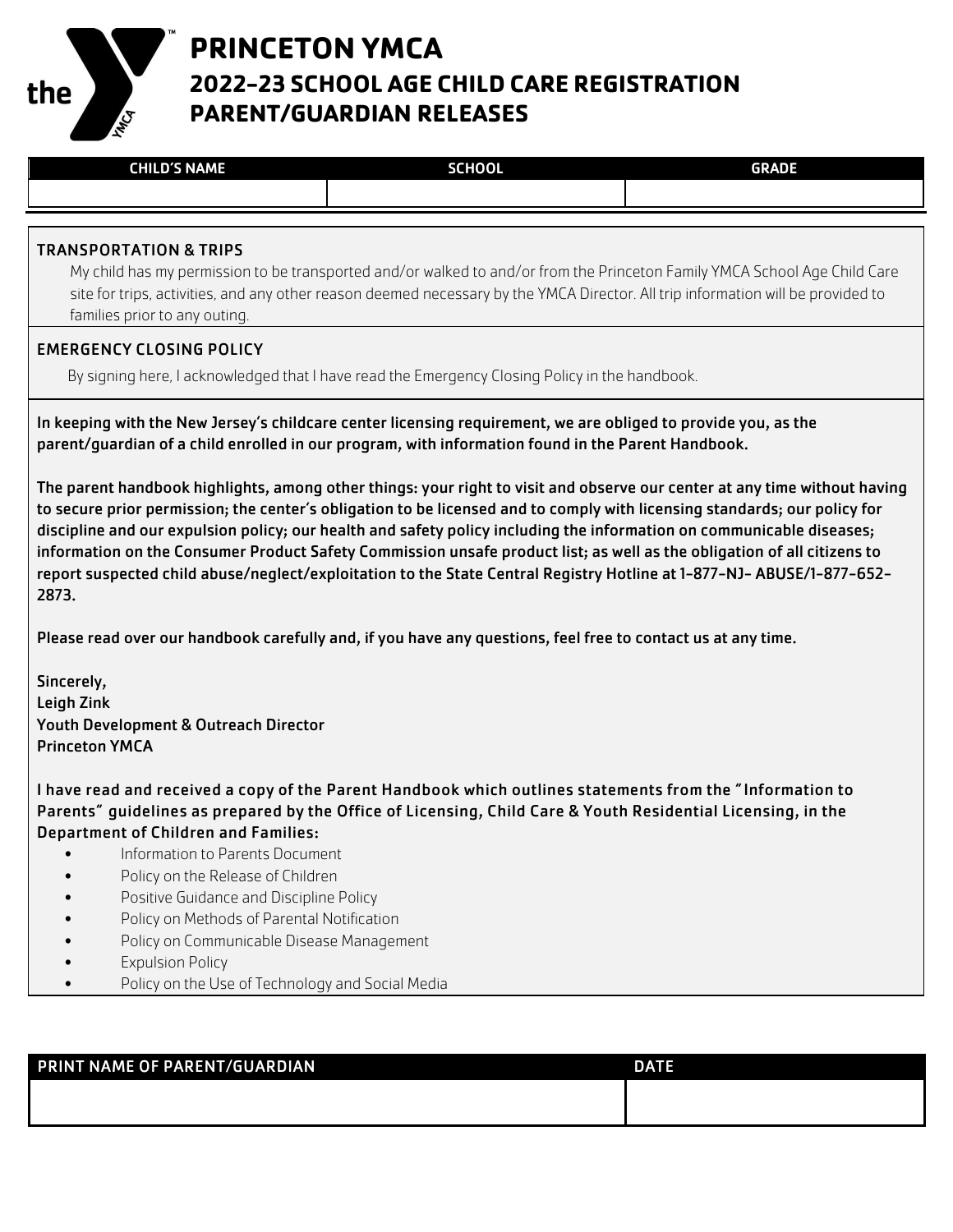

# **PRINCETON YMCA 2022-23 SCHOOL AGE CHILD CARE REGISTRATION PARENT/GUARDIAN RELEASES (CONTINUED)**

| <b>CHILD'S NAME</b> | <b>SCHOOL</b> | <b>GRADE</b> |
|---------------------|---------------|--------------|
|                     |               |              |

#### COVID-19 RELEASE AND WAIVER OF CLAIMS ADDENDUM (" Release" )

The undersigned, in my capacity as parent or legal guardian, hereby acknowledge the health risks and dangers associated with the transmission of the COVID-19 virus, and other communicable diseases, and recognize that exposure to the COVID-19 virus, or other communicable diseases, could occur while my child is in the care of the YMCA School Age Child Care Program ("Program").

As such, and in consideration for child care services to be provided by the Princeton Family YMCA, the undersigned, for myself and my minor children enrolled in the Program fully assume all of the risks associated with participation in the Program, including the possibility of COVID-19 (or the novel coronavirus) community spread.

I, AS PARENT AND/OR LEGAL GUARDIAN, HAVE READ AND FULLY UNDERSTAND AND ACKNOWLEDGE THE CONTENTS OF THE RELEASE AND AGREE THAT I AM VOLUNTARILY WAIVING, RELEASING, INDEMNIFYING AND DISCHARGING THE PRINCETON FAMILY YMCA AND ITS OFFICERS, DIRECTORS, EMPLOYEES AND VOLUNTEERS FROM ANY AND ALL LIABILITY, DAMAGES, AND EACH AND EVERY ACTION (COLLECTIVELY, "CLAIMS") BY PARTICIPATION IN AND/OR ASSOCIATED WITH THE PROGRAM INCLUDING, BUT NOT LIMITED TO EXPOSURE OR TRANSMISSION OF THE COVID-19 VIRUS.

I represent that I have full authority to sign on behalf of my child(ren) and that my signature binds each other person having authority to make decisions on behalf of the child(ren).

MY SIGNATURE BELOW IS CONFIRMATION THAT I HAVE READ AND FULLY UNDERSTAND AND ACKNOWLEDGE THE CONTENTS OF THE RELEASE AND AGREE THAT I AM VOLUNTARILY WAIVING, RELEASING, INDEMNIFYING AND DISCHARGING THE PRINCETON FAMILY YMCA AND ITS OFFICERS, DIRECTORS, EMPLOYEES AND VOLUNTEERS FROM THE CLAIMS.

### I HAVE READ AND CONSENT TO THE AGREEMENTS, STATEMENTS, AND WAIVERS LISTED IN THIS REGISTRATION FORM

| SIGNATURE OF PARENT/GUARDIAN | <b>DATE</b> |
|------------------------------|-------------|
|                              |             |
|                              |             |